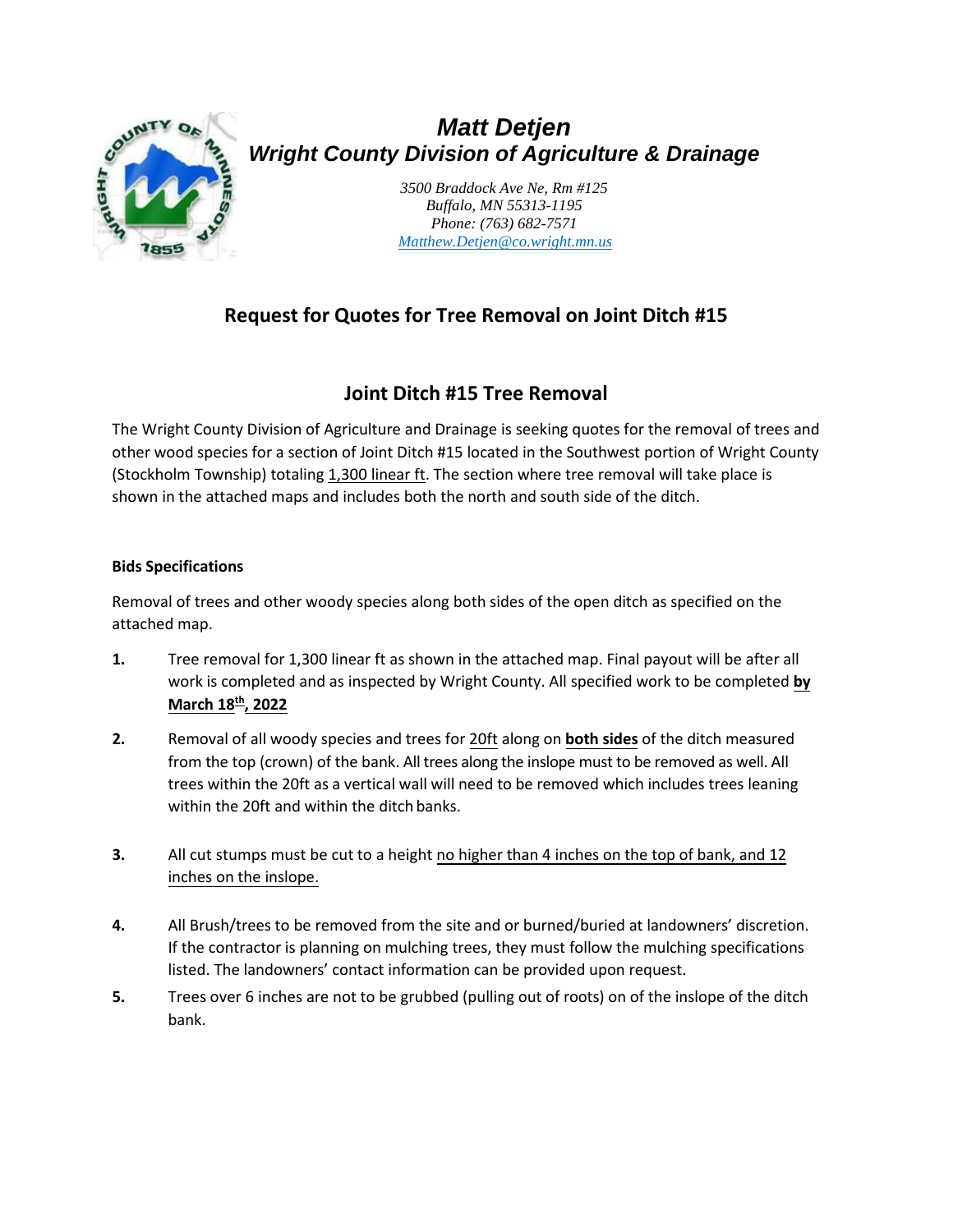- 6. Trees over 6 inches in diameter on the top of ditch bank to be cut/ground and the stumps treated to prevent regrowth within 8 hrs. of cutting. We require the contractor to use *Pathway®*  from *Corteva* or an alternative herbicide for stump treatments with similar active ingredients as approved by MatthewDetjen.
- 7. All dead trees and brush already located in ditch shall be removed.
- 8. Grinding of trees/brush on inslope and top of banks is allowed. Chips can be left on site at a maximum depth of no more than 3 inches or hauled away at the contractor's discretion. Stumps need to be ground down to within 4 inches of grade and treated as reference in Item #6 to prevent regrowth. Ground debris in the channel must be removed. Ground debris on the buffer area must be spread to a depth not to exceed 3 inches.
- 9. Please note that Wright County is classified as an Emerald Ash Borer Quarantine Area by the Minnesota Department of Agriculture. Transportation of any woody species outside of Wright County must adhere to MDA quarantine restrictions andguidelines.

#### **Additional information**

- 1. Contractor is responsible for all utility locates, and must provide copy oftickets
- 2. Wright County requires contractors to provide information on the type of herbicide that will be used on the project for approval from Wright County.
- 2. 10% of accepted bid to be withheld as a retainage until the work is inspected and approved by Wright County.
- 3. Contractor should provide a Certificate of Liability Insurance listing Wright County as an additionally insured party.
- 4. Please list a final price per foot for tree removal on your bid

#### **Mulching Specifications**:

- 1 If mulch is left in the ditch buffer, that area must be disked prior to final payment toprepare for a seed bed.
- 2. Mulch thickness in the buffer area can be no greater than 3 inches in depth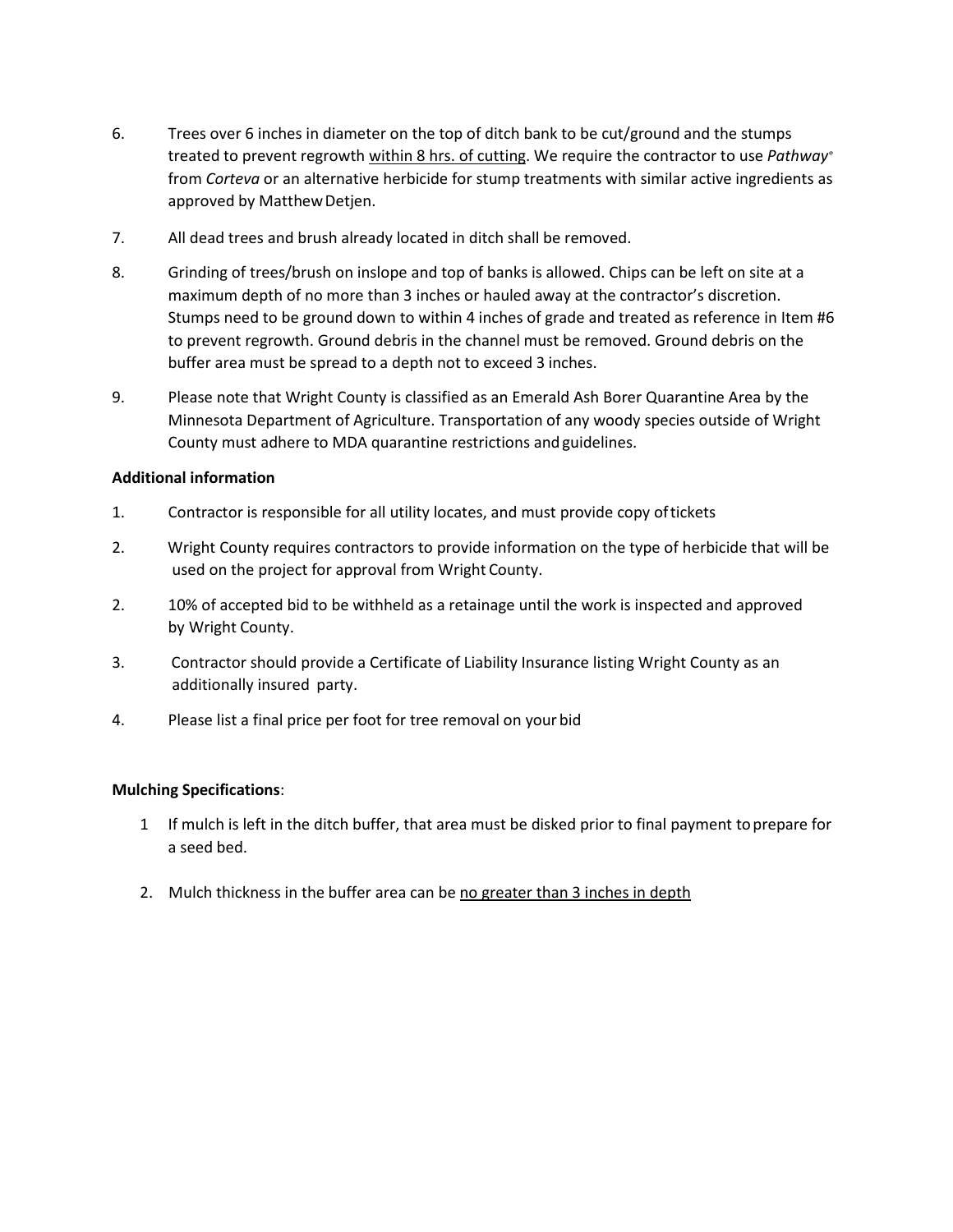### **TERM OF CONTRACT**

The bidder shall complete the work described herein by **the date listed in the table for each ditch section, or for the entire project by March 18th, 2022**. Failure to timely complete the work shall result in a penalty assessment of \$250.00 per day. Adjustments to the schedule will be considered for extreme weather conditions.

### **INSTRUCTION TO BIDDERS**

- 1) All bids must be clearly written in ink ortypewritten.
- 2) Al bids must be signed by an officer of the company.
- 3) All bidders must have a minimum \$2,000,000 insurance and liability policy. Proof of Insurance must accompany the bid.
- 4) **INDEMNIFICATION/INSURANCE**. The successful bidder agrees to protect, defend, indemnify and hold Wright County, its officers, employees and agents, free and harmless from and against any and all losses, penalties, damages, settlements, costs, charges, professional fees or other expenses or liabilities of every kind and character arising out of or relating to the contracted work. **The successful bidder is required to procure liability insurancein the amount of \$2,000,000 and name Wright County as an additional insured.** The successful bidder may supplement liability coverage with the use of a Liability Umbrella policy to stack limits of coverage**.** Proof of such insurance shall be furnished to Wright County prior to conducting any work on CD 10 and shall be maintained throughout the period that the successful bidder is working on CD 10. Such insurance shall be evidenced by an insurance certificate supplied to the Wright County Drainage Authority for CD 10 by naming Wright County as an additionalinsured.
- 5) Worker's Compensation. Prior to commencement of Contract term, the successful bidder may be required to submit a signed statement to the County evidencing compliance with the Worker's Compensation insurance coverage requirement of Minn. Stat. § 176.182 set forth in pertinent part herein:

M.S. 176.182 BUSINESS LICENSES OR PERMITS: COVERAGE REQUIRED.

...Neither the state nor any governmental subdivision of the state shall enter into any contract for the doing of any public work before receiving from all other contracting parties acceptable evidence of compliance with the workers' compensation insurance coverage requirement of Section 176.181, Subdivision 2.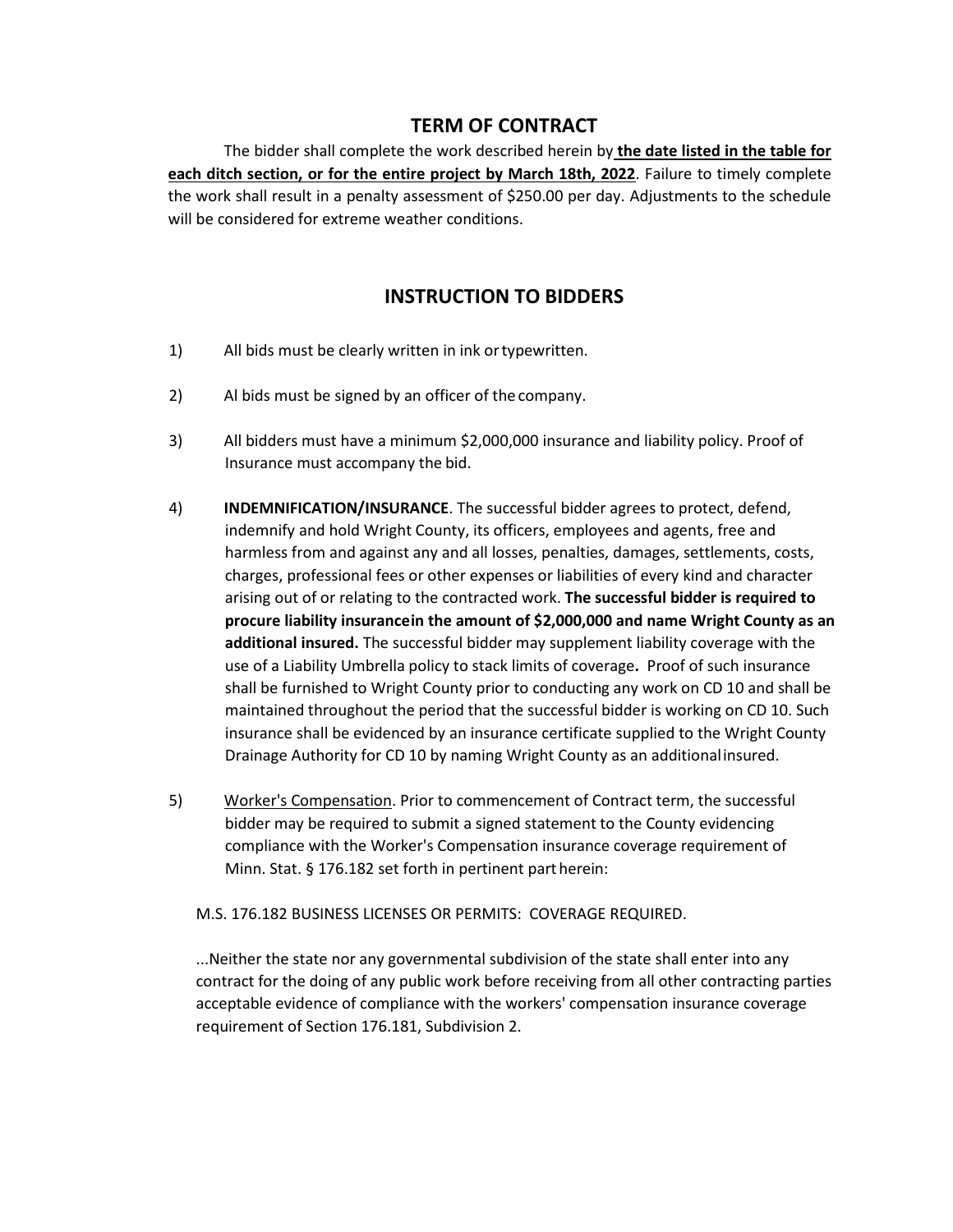In any case where subcontracting is approved, the bidder shall require the subcontractor to provide worker's compensation insurance, all in accordance with statutory requirements. Evidence of subcontractor's insurance shall be filed with the County.

- 6) If a dispute arises out of or relates to this contract, or the alleged breach thereof, and if the dispute is not settled through negotiation, the parties agree first to try in goodfaith to settle the dispute by mediation within 30 days before resorting to litigation or some other dispute resolution procedure.
- 7) Contractor is responsible for following all OSHA requirements.
- **8)** The bid envelope shall be addressed to **3500 Braddock Ave. NE Room 125 Buffalo, MN 55313.**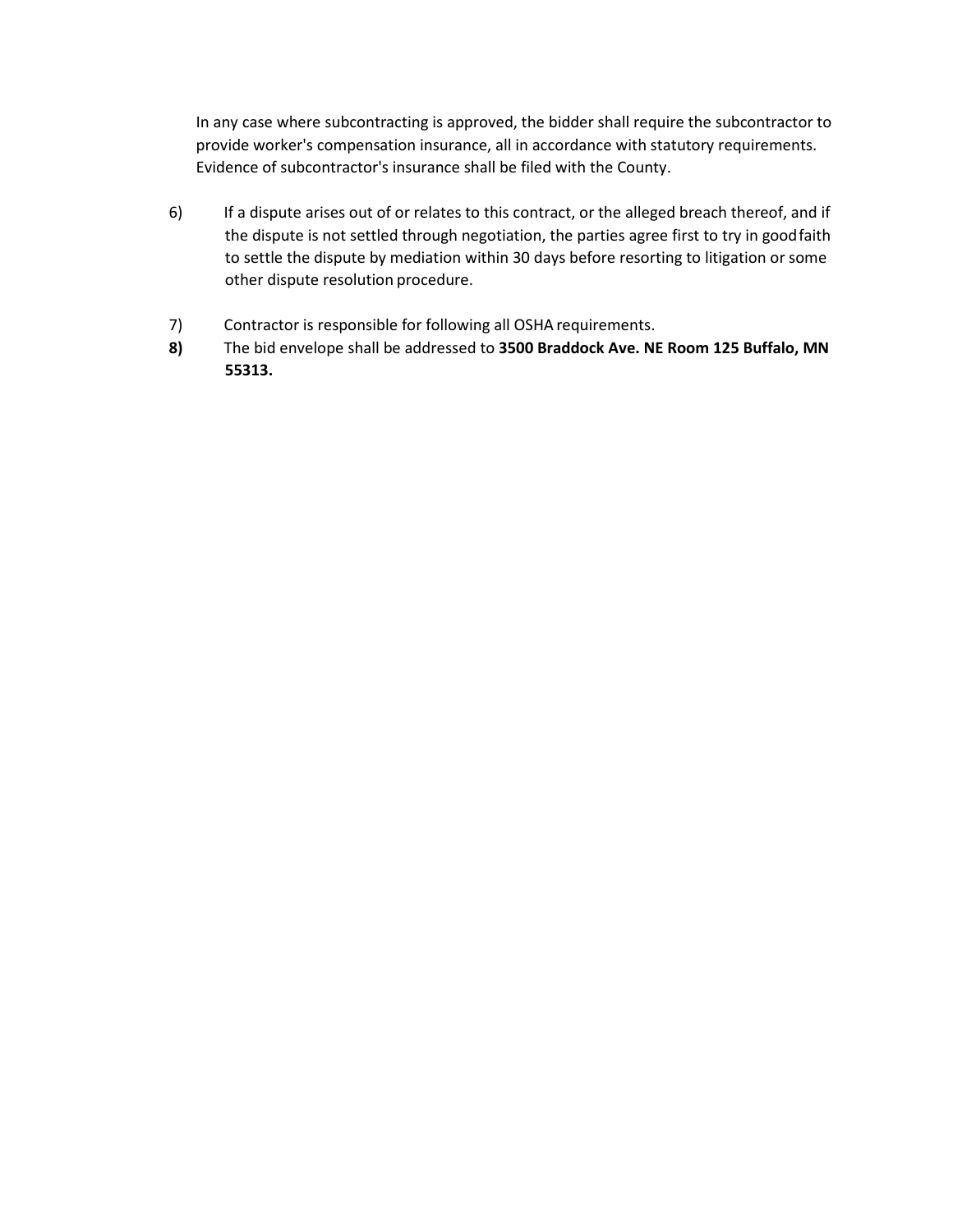### **TERMS REQUIRED UNDER MINNESOTA LAW**

The following provisions are required under Minnesota Law and will be incorporated into the final agreement between the parties:

**Data Practices.** The [Insert Contractor Name] agrees to comply with the Minnesota Government Data Practices Act (the "Act") and all other applicable state and federal laws relating to government data. The requirements of Minnesota Statutes, Section 13.05, subdivision 11, apply to companies or individuals who perform a government function. The [Insert Contractor Name] and any of [Insert Contractor Name] 's sub-contractors retained to provide services under this Contract shall comply with the Act and be subject to penalty for non-compliance as though they were a governmental entity. [Insert Contractor Name] will immediately report to the Client any requests from third parties for information relating to this Contract. The Client agrees to promptly respond to inquiries from [Insert Contractor Name] concerning data requests. [Insert Contractor Name] agree to hold the Client, its officers, and employees harmless from any claims resulting from [Insert Contractor Name]'s unlawful disclosure or use of data protected under state and federal laws, regardless of the limits of insurance coverage.

**Compliance with the law.** (A.) [Insert Contractor Name] agrees to abide by the requirements and regulations of The Americans with Disabilities Act of 1990 (42 U.S.C. Sections 12101-12213) (ADA), the Minnesota Human Rights Act (Minn. Stat. Ch. 363A) and Title VII of the Civil Rights Act of 1964 (42 U.S.C. Section 2000e).

(B). [Insert Contractor Name] will comply with the provisions of Minnesota Statutes §181.59 which require:

Every contract for or on behalf of the State of Minnesota, or any county, city, town, township, school, school district, or any other district in the state, for materials, supplies, or construction shall contain provisions by which [Insert Contractor Name] agrees: (1) that, in the hiring of common or skilled labor for the performance of any work under any contract, or any subcontract, no contractor, material supplier, or vendor, shall, by reason or race, creed, or color, discriminate against the person or persons who are citizens of the United States or resident aliens who are qualified and available to perform the work to which the employment relates; (2) that no contractor, material supplier, or vendor, shall, in any manner, discriminate against, or intimidate, or prevent the employment of any person or persons identified in clause (1) of this section, or on being hired, prevent, or conspire to prevent, the person or persons from the performance of work under any contract on account of race, creed, or color; (3) that a violation of this section is a misdemeanor; and (4) that this contract may be canceled or terminated by the state, county, city, town, school board, or any other person authorized to grant the contracts for employment, and all money due, or to become due under the contract, may be forfeited for a second or any subsequent violation of the terms or conditions of this contract.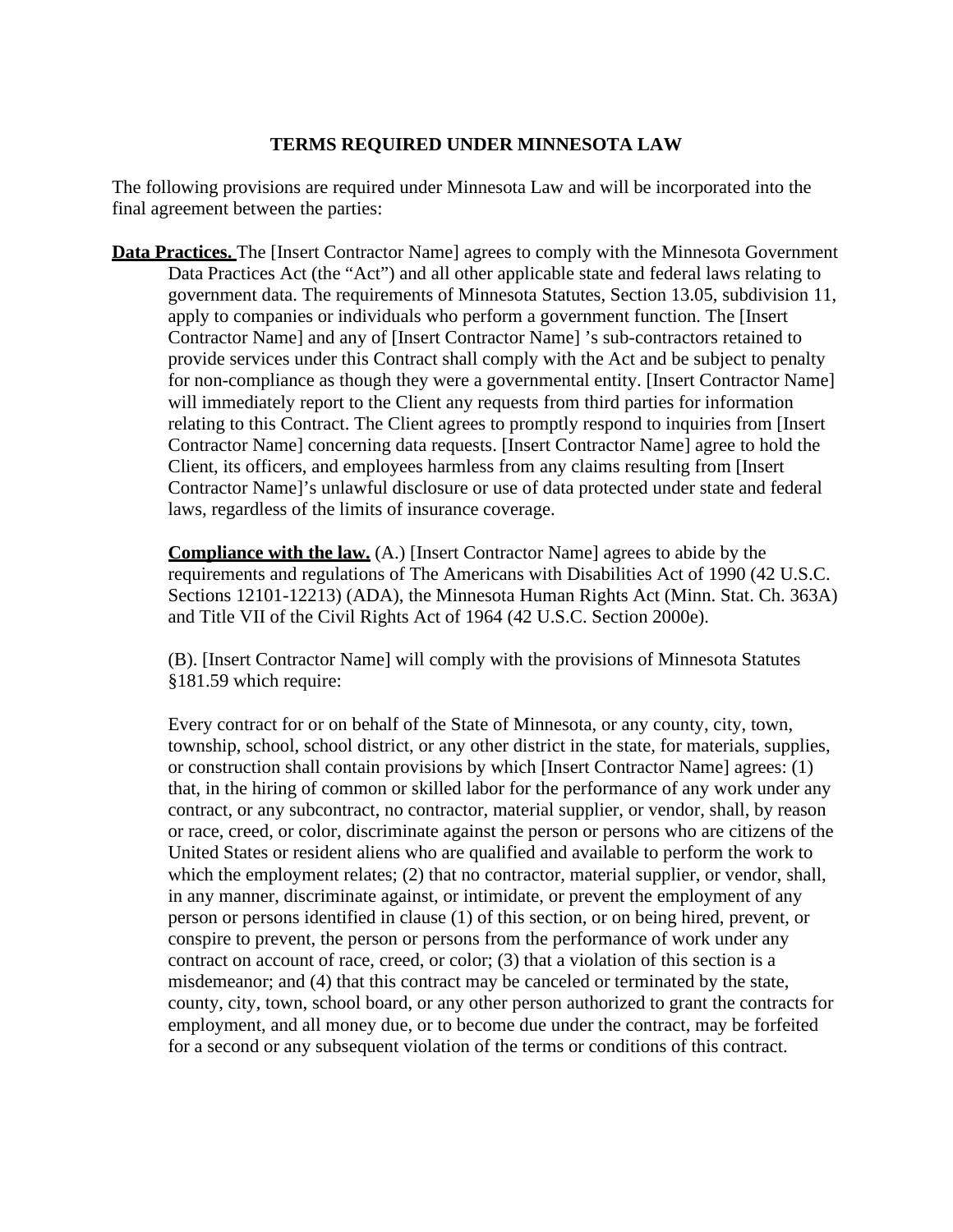These laws deal with discrimination based on race, gender, disability, religion and with sexual harassment. In the event [Insert Contractor Name] has questions concerning these requirements, it should request necessary clarifications from the County. Violation of any of the above laws can lead to termination of this Contract.

A. **Insurance Requirements**: The Successful Contractor shall comply with the insurance requirements set forth in **Exhibit A**, attached to this request for proposes and incorporated herein by reference and shall list the County of Wright as an additional insured on all insurance policies required herein.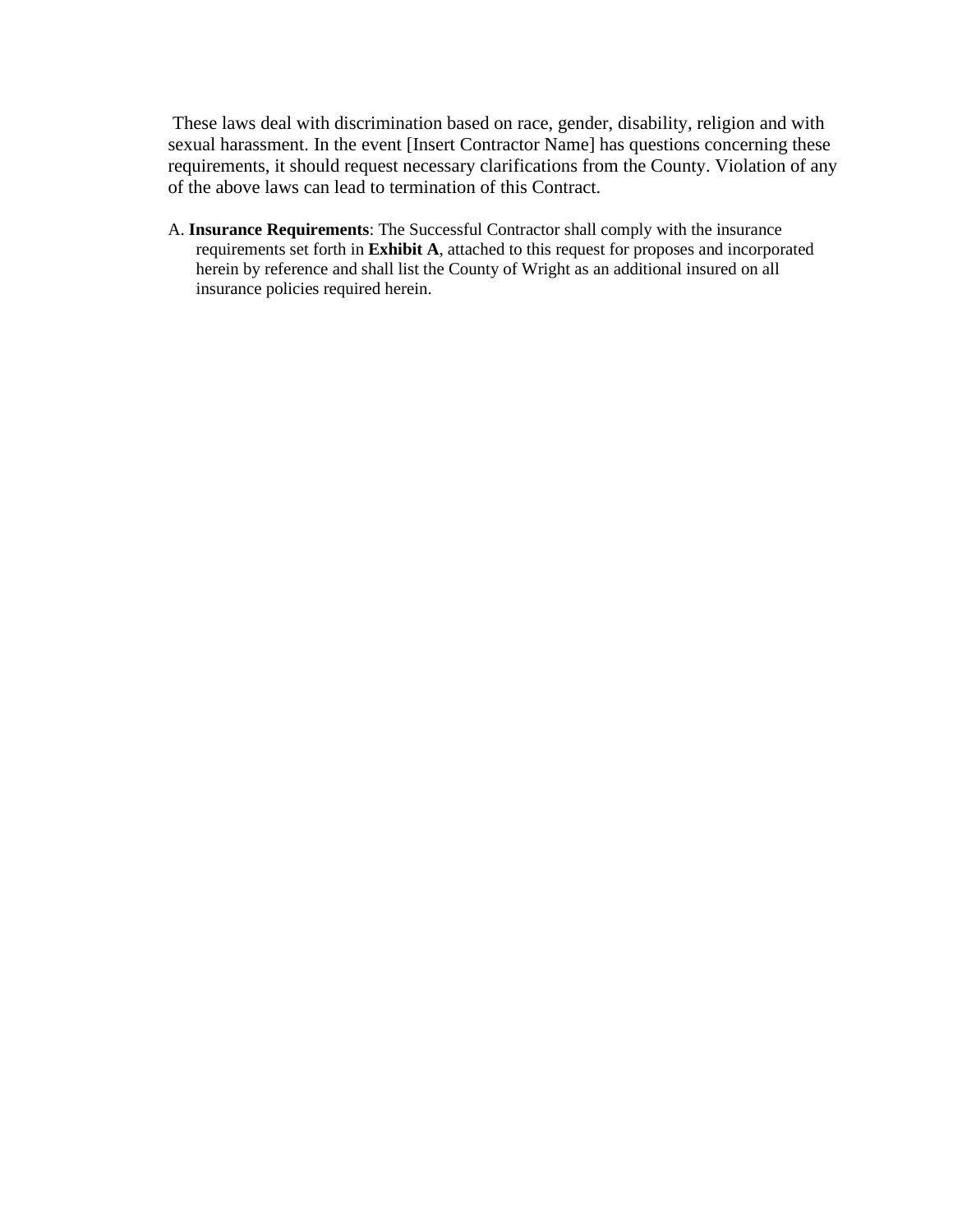# **EXHIBIT A**

### **INSURANCE REQUIREMENTS**

Successful Contractor shall procure and maintain for the duration of the contract, insurance coverage for injuries to persons or damages to property which may arise from or in connection with the performance of the work hereunder by Successful Contractor, its agents, representatives, employees or subcontractors.

- 1. Minimum Scope of Insurance: Coverage shall be at least as broad as follows:
	- a. Insurance Services Office (ISO) Commercial General Liability coverage (occurrence form CG 00 01 or a substitute form providing equivalent coverage), and shall cover liability arising from premises, operations, independent contractors, products-completed operations, personal injury, advertising, and liability assumed under an insured contract (including the tort liability of another assumed in a business contract).
	- b. Business Automobile Liability coverage shall be written on ISO form CA 00 01, CA 00 05, CA 00 12, CA 00 20, or substitute for providing equivalent liability coverage. Such insurance shall cover liability arising out of any auto (including owned, hired, and non-owned autos).
	- c. Workers' Compensation as required by the State of Minnesota, and Employer's Liability insurance. If the Consultant's employment is an excluded employment under Minn. Stat. § 176.041 and the Consultant elects not to purchase workers' compensation coverage, the Consultant shall provide the Partnership with a written waiver of workers' compensation coverage in a form acceptable to the Partnership. The Consultant agrees that under no circumstances shall the Partnership be responsible for workers' compensation for injuries suffered in connection with this Agreement.
- **2.** Minimum Limits of Insurance: Successful Contractor shall maintain **NO LESS THAN** the following limits of insurance:
	- a. Commercial General Liability Insurance, and if necessary, Commercial Umbrella Liability:
		- \$2,000,000 each occurrence
		- \$2,000,000 annual aggregate
	- b. Business Automobile Liability and if necessary, Commercial Umbrella Liability: \$1,500,000 each accident for bodily injury and property damage
	- c. Employers Liability:
		- as required by the State of Minnesota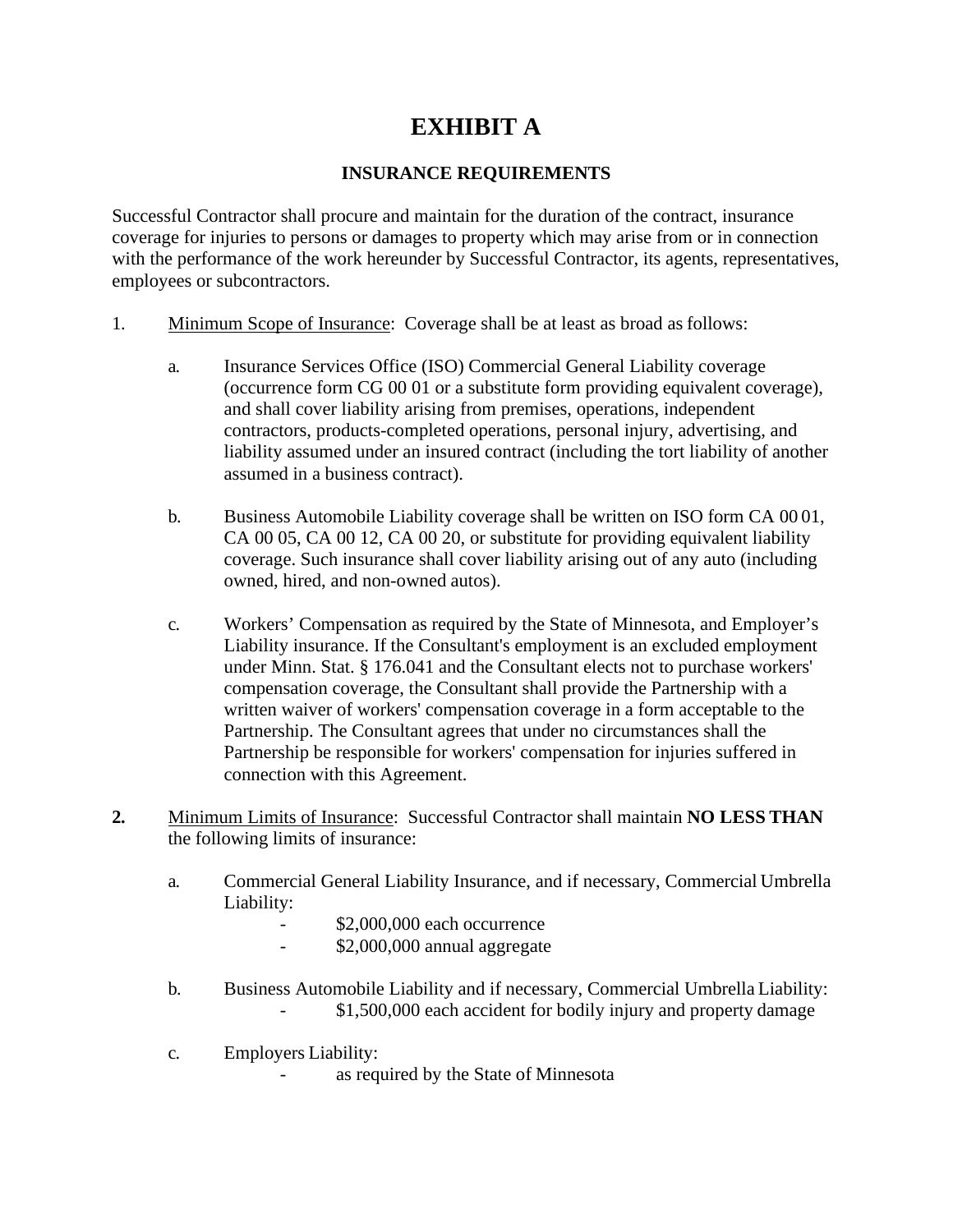- d. Professional/Technical Liability or Errors and Omissions:
	- \$2,000,000 per claim
	- \$2,000,000 annual aggregate
- 3. Deductibles and Self-Insurance: Any deductibles or self-insurance retention must be declared to and approved by the County.
- 4. Additional Insurance Conditions:
	- a. Successful Contractor 's insurance shall apply as primary insurance with respect to any other insurance or self-insurance program maintained by the County. The County's insurance or self-insurance program shall be excess of Successful Contractor 's insurance and shall not contribute to it. Successful Contractor 's coverage shall contain no special limitations on the scope of protection afforded to the County and its agents, officers, directors, and employees. This section 4(a) shall not apply to Successful Contractor 's workers' compensation coverage.
	- b. Any failure to comply with reporting provisions of the policies shall not affect coverage provided to the Partnership or its officers, officials, employees or volunteers.
	- c. Each insurance policy required by this clause shall not be cancelled, materially changed or not renewed without thirty day notice thereof to the County.
	- d. Successful Contractor shall either include all subcontractors as insured under its policies or furnish separate certificates and endorsements for each subcontractor where applicable. All coverage for subcontractors shall be subject to all the requirements stated herein.
	- e. Each insurance policy shall include an endorsement or policy provision that waives any claim or right in the nature of subrogation to recover against the Partnership and its agents, officers, directors, and employees.
	- f. Successful Contractor must obtain insurance policies from insurance companied having an "AM BEST" rating of A:VII or better and authorized to do businessin the State of Minnesota.

### 5. Verification of Coverage:

Successful Contractor shall provide the County with certificates of insurance and original endorsements showing that Successful Contractor has each type of insurance coverage and limits required under this contract. All certificates and endorsements are to be received and approved by the County before work commences.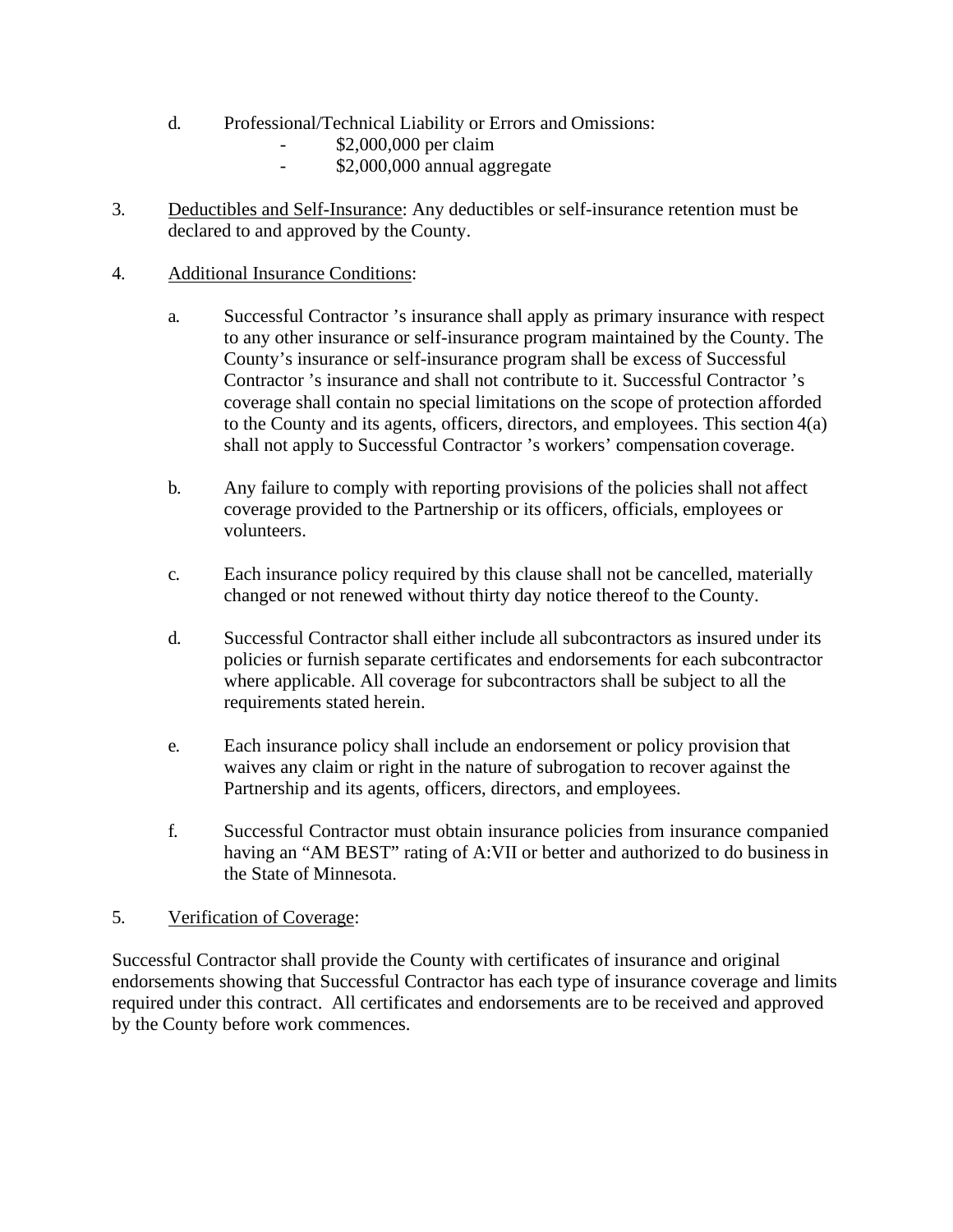# **Bid Submittal**

Please submit all quotes **by January 14th, 2022, by 2:00pm** to the Wright County Agricultural & Drainage Coordinator. Contractors' deadline for questions is January 13<sup>th</sup>, 2022, at 4:30PM. The tentative date for contract approval is January 17<sup>th</sup>, 2022. Please title the quote "Joint Ditch #15 Tree *Removal"*. All proposals not received by this deadline will not be accepted. Electronic proposals are acceptable. Wright County retains the right to conduct interviews prior to accepting the final proposal. Wright County has the right to accept/reject any and all quotes.

**Matthew Detjen, Agricultural & Drainage Coordinator** 

**3500 Braddock Ave. NE Room 125 Buffalo, MN 55313** 

**Matthew.Detjen@co.wright.mn.us**

**[Work Number: 763-682-757](mailto:Matthew.Detjen@co.wright.mn.us)  Cell: 763-406-6746**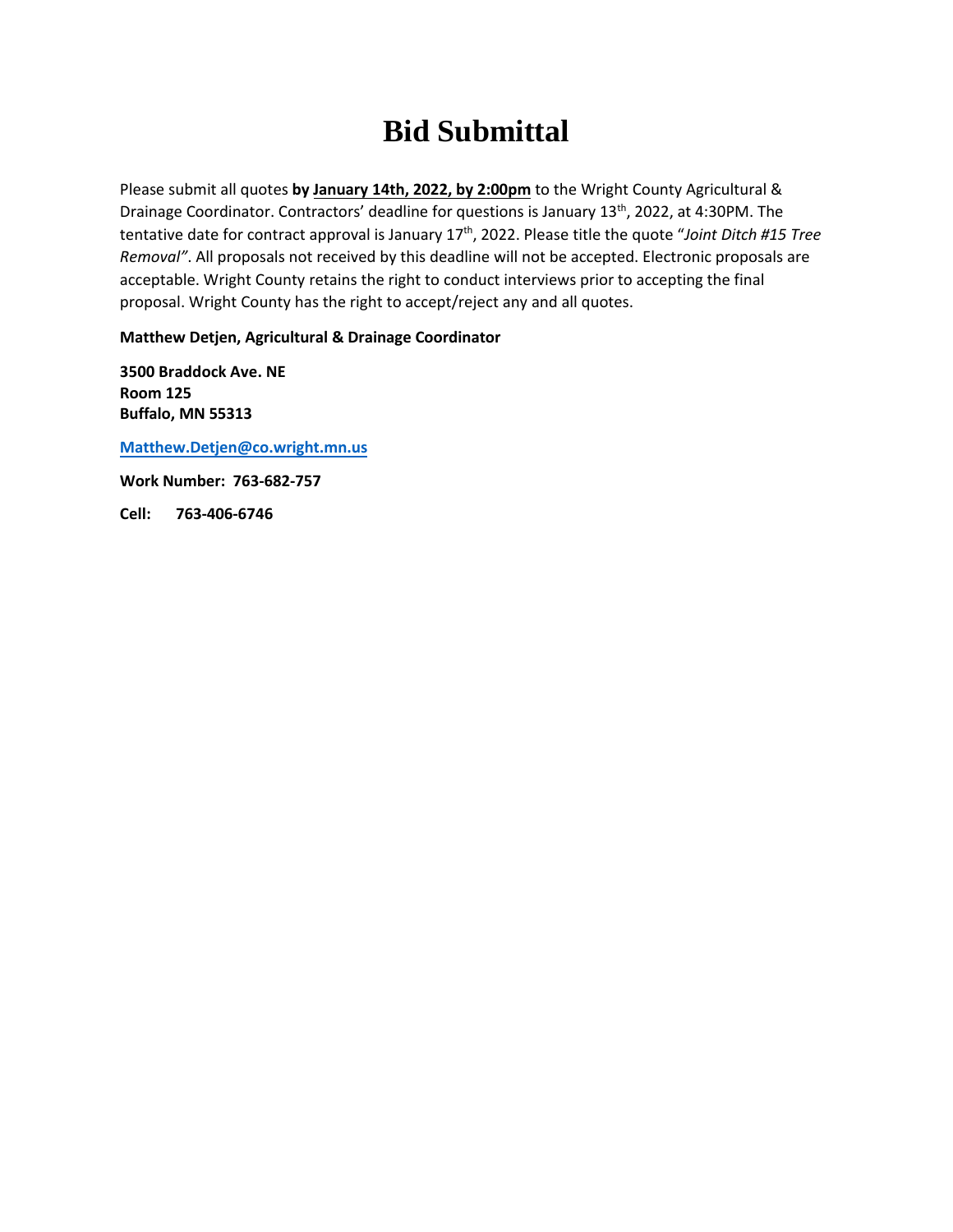# **Tree Removal Map**



\*\*\*\*Area where trees are to be removed is shown in red